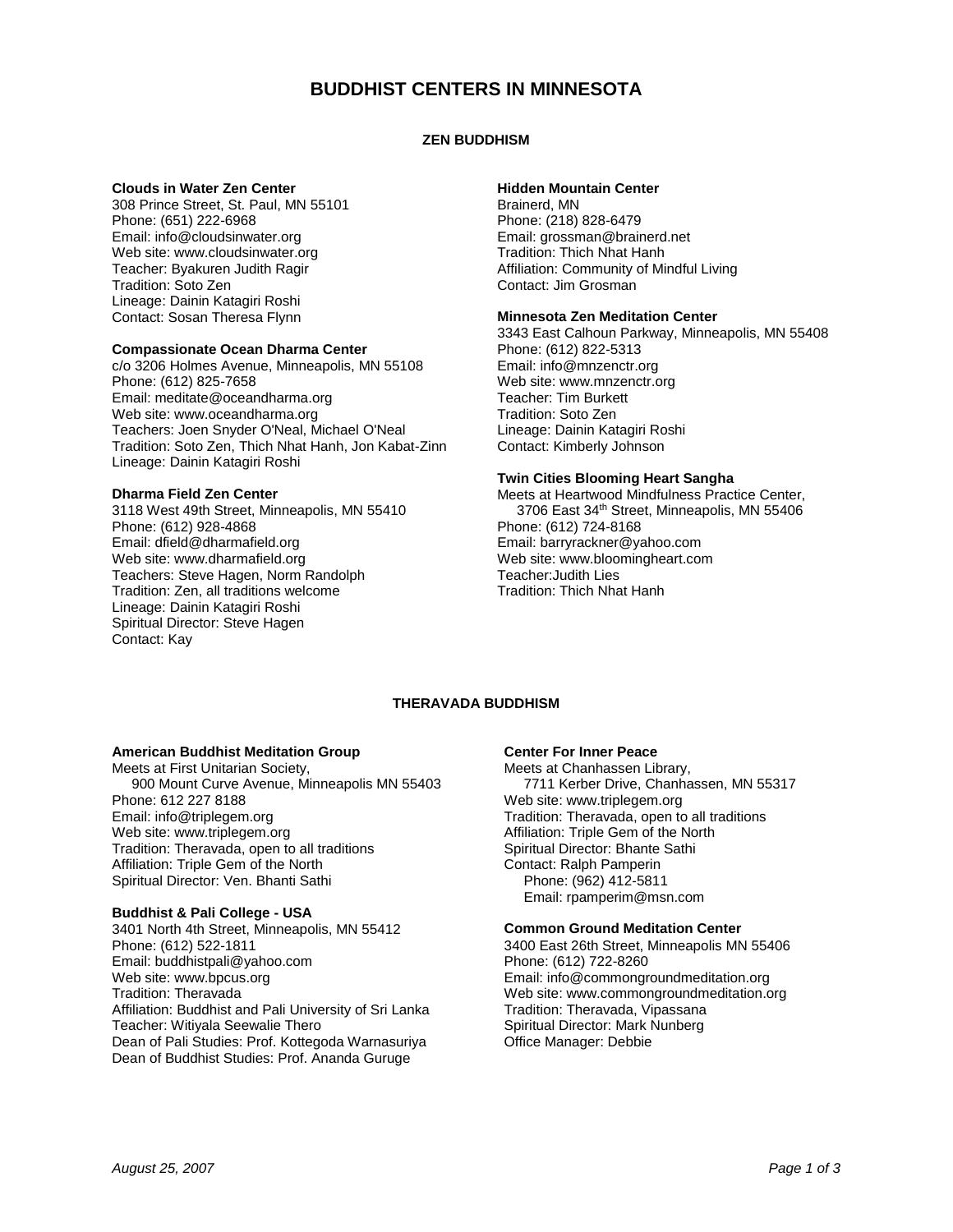#### **Mankato Buddhist Meditation Center**

311 East Elm Street, Mankato, MN 56001 Phone: (507) 933-4421 Email: info@triplegem.org Web site: www.triplegem.org Tradition: Theravada, open to all traditions Affiliation: Triple Gem of the North Spiritual Director: Ven. Bhante Sathi

#### **The Minnesota Buddhist Vihara**

3401 North 4th Street, Minneapolis, MN 55412 Phone: (612) 522 1811 Email: mnbvusa@yahoo.com Web site: www.mnbv.org Teacher: Witiyala Seewalie Thero Tradition: Theravada, Sri Lankan

#### **Triple Gem of the North**

P.O. Box 323, St Peter, MN 56082 Phone: (612) 216-4854 (Monks' residence) Email: info@triplegem.org Web site: www.triplegem.org Tradition: Theravada, Mahayana, Vajrayana Teacher: Bhante Sathi (Phone: 612-227-8188)

#### **Twin Cities Vipassana Cooperative**

P.O. Box 14683, Minneapolis, MN 55414 Phone: (651) 229-3139 Email: TCVCoop@hotmail.com Web site: www.tcvc.info Tradition: Theravada, Vipassana Teachers: Steve Armstrong, Matthew Flickstein, Kamala Masters, Phillip Moffitt, Wes Nisker, Marcia Rose

## **TIBETAN BUDDHISM**

## **Chagdud Gompa Practice Group**

Minneapolis, MN Phone: (612) 724-4899 Email: practice@usinternet.com Web site: www.chagdud.org Tradition: Tibetan, Nyingma Lineage: Chagdud Tulku Rinpoche

## **Diamond Way Buddhist Center Minneapolis**

1701 W. Lake Street, Minneapolis, MN 55408 Phone: (612) 825-5055 Email: minneapolis@diamondway-center.org Web site: www.diamondway.org/minneapolis Tradition: Tibetan, Kagyu Affiliation: Diamond Way Spiritual Director: the 17th Karmapa Thaye Dorje Director: Lama Ole Nydahl Contact: Eric Gibson

## **Diamond Way Buddhist Center Winona**

608 Wilson Street, Winona, MN 55987 Phone: (507) 474-1497 Email: winona@diamondway-center.org Web site: www.diamondway.org Tradition: Tibetan, Kagyu Affiliation: Diamond Way Spiritual Director: the 17th Karmapa Thaye Dorje Director: Lama Ole Nydahl Contact: Garret Sorensen, Sarah Crawford

## **Ganden Cho Ling Dharma Center**

Hopkins, MN 55343 Phone: (952) 935-2415 Email: gcl108@netzero.net Tradition: Tibetan, Gelugpa Contact: Joe Holiday

## **Karma Thegsum Choling Meditation Center**

4301 Morningside Road, Minneapolis, MN 55416 Phone: (952) 926-5048 Email: karma@ktcminneapolis.org Website: www.ktcminneapolis.org Teacher: Lama Pamela Holtum Tradition: Tibetan, Kagyu Affiliation: Karma Triyana Dharmachakra Monastery Spiritual Director: H.H. 17th Gyalwa Karmapa Ogyen Trinley Dorje Contact: Karma

## **Shambhala Meditation Center of Minneapolis**

2931 Grand Street NE, Minneapolis, MN 55418 Phone: (612) 331-7737 Email: bjo6n@gmail.com Web site: www.shambhala-mn.org Tradition: Tibetan, Shambhala Affiliation: Shambhala International Spiritual Director: Sakyong Mipham Rinpoche

## **Minnesota Sakya Center**

Sakya Thupten Dargye Ling 3441 Bryant Avenue South, Minneapolis, MN 55408 Phone: (612) 801-1540 Email: mnsakyacenter@msn.com Tradition: Tibetan, Sakya Affiliation: Tsechen Kunchab Ling Spiritual Director: H. H. the Sakya Trizin Contact: Silvia Yueh

## **Rimé Foundation**

810 South 1st Street, Suite 250, Hopkins, MN 55345 Phone: (651) 674-3153 Email: info@rimefoundation.org Web site: www.rimefoundation.org Tradition: Tibetan, Rimé (Kagyu/Nyingma orientation) Contact: Cortland Dahl Non-sectarian organization provides support to the local and broader Western sangha through translation and other activities.